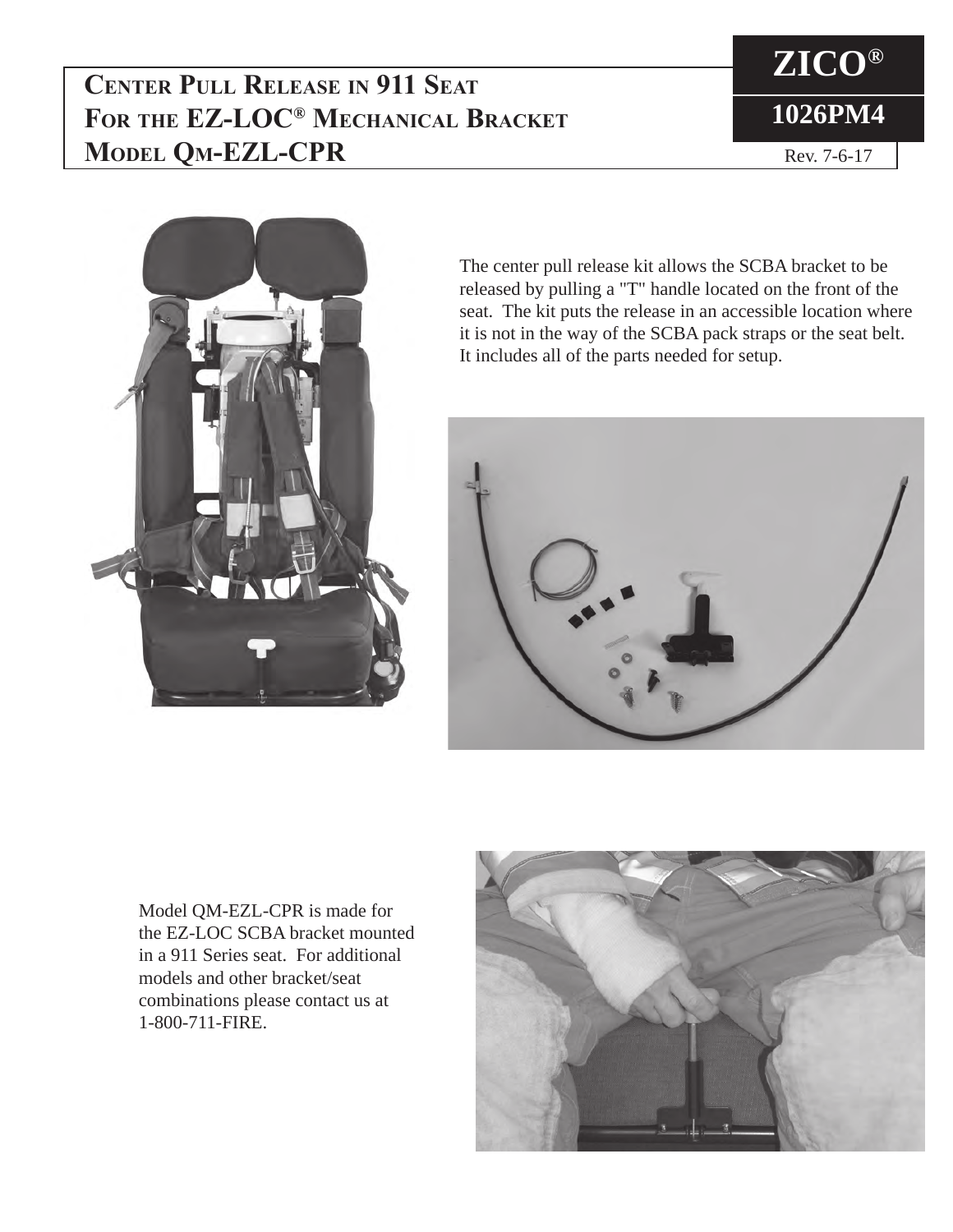

| <b>ITEM</b>    |              |                                       |                             |
|----------------|--------------|---------------------------------------|-----------------------------|
| NO.            | PART NO.     | <b>DESCRIPTION</b>                    |                             |
|                | 1010-065-905 | 911 Center Pull Release Assembly      |                             |
| 2              | 1026-210-101 | Pull Release Cable Assembly 51-1/2"   |                             |
| 3              | 1026-210-995 | Conduit Assembly 47"                  |                             |
| $\overline{4}$ | 9085-002012  | #10 x 3/4" Phillips Pan Sht Mtl Screw | $\mathcal{D}$               |
| 5              | 1027-105-137 | Push Nut (For 6MM Rod)                | $\mathcal{D}_{\mathcal{L}}$ |
| 6              | 1045-505-102 | Adhes. Back Polyurethane Bumper       |                             |
|                | 1026-200-103 | Lee Spring (LC026B14M)                |                             |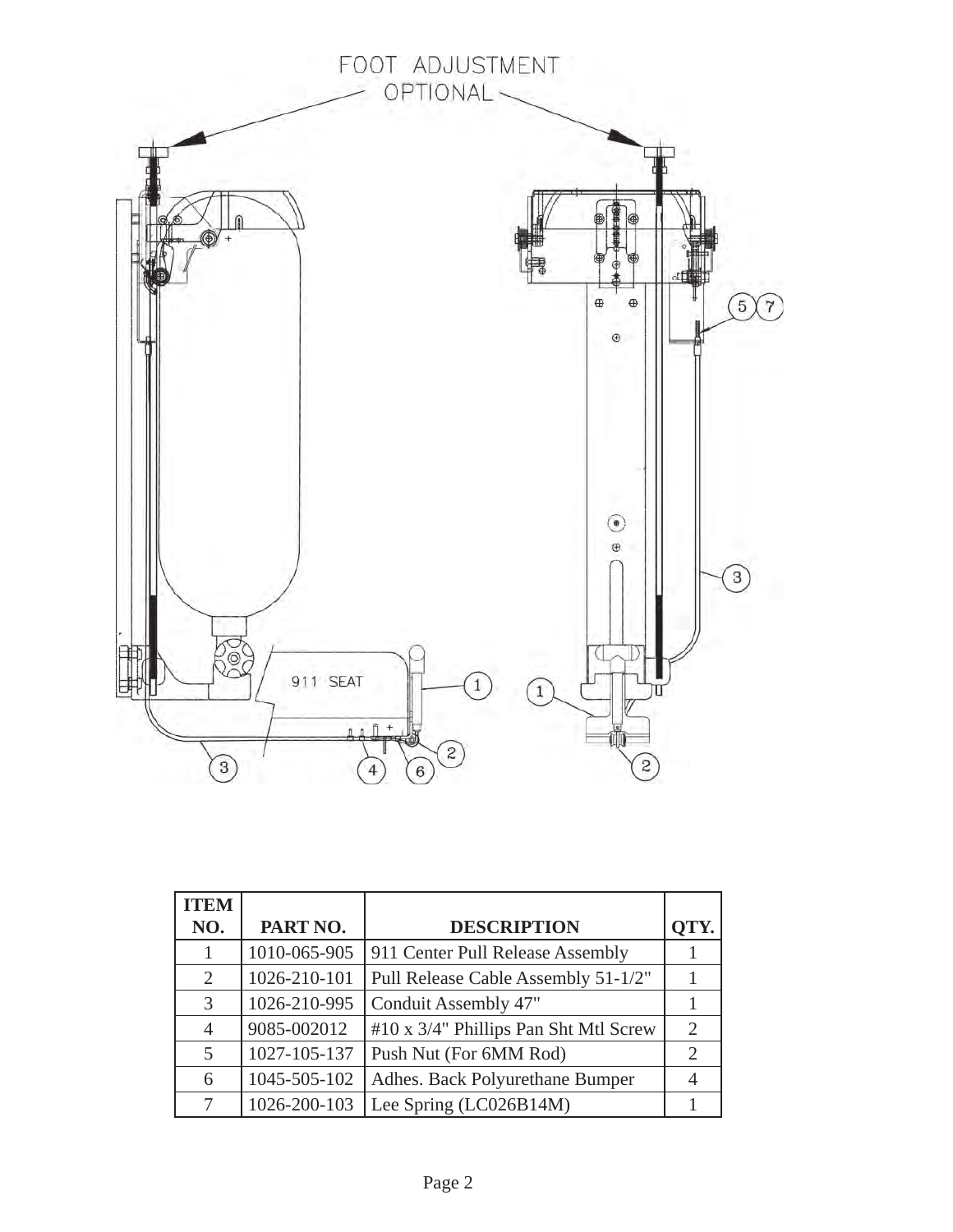## **Center Pull Release Installation Instructions for 911 Series Seats**

*Before installing the Center Pull Release kit, make sure that the EZ-LOC is fully adjusted for the SCBA being used. The EZ-LOC should be mounted in the seat and fully operational.*

**Important:** If you are converting your EZ-LOC from a Universal Pull Release to a Center Pull Release, begin at Step 1. If you are installing the Center Pull Release on a new EZ-LOC with no release, skip to Step 8.

1. Starting with the yellow ball on your Universal Pull Release, push the stop sleeve out of the yellow ball and loosen the set screw. Remove the stop sleeve and yellow ball.





2. Remove the bracket holding the yellow pull release stalk (10" yellow tube) from your seat.



3. Using vise grips and a pry tool, carefully remove the push nut from the black mounting bracket that secures the black conduit assembly.



4. Remove the conduit assembly and slide the cable assembly out through the top of the strap fork. The lee spring should now be loose.



5. Now that all of the Universal Pull Release components are removed, begin your Center Pull Release installation by attaching your new conduit assembly 47" *(Item 3)* to the mounting bracket using a 6mm push nut (an extra push nut, *Item 5*, is provided in the event the first is damaged during installation).

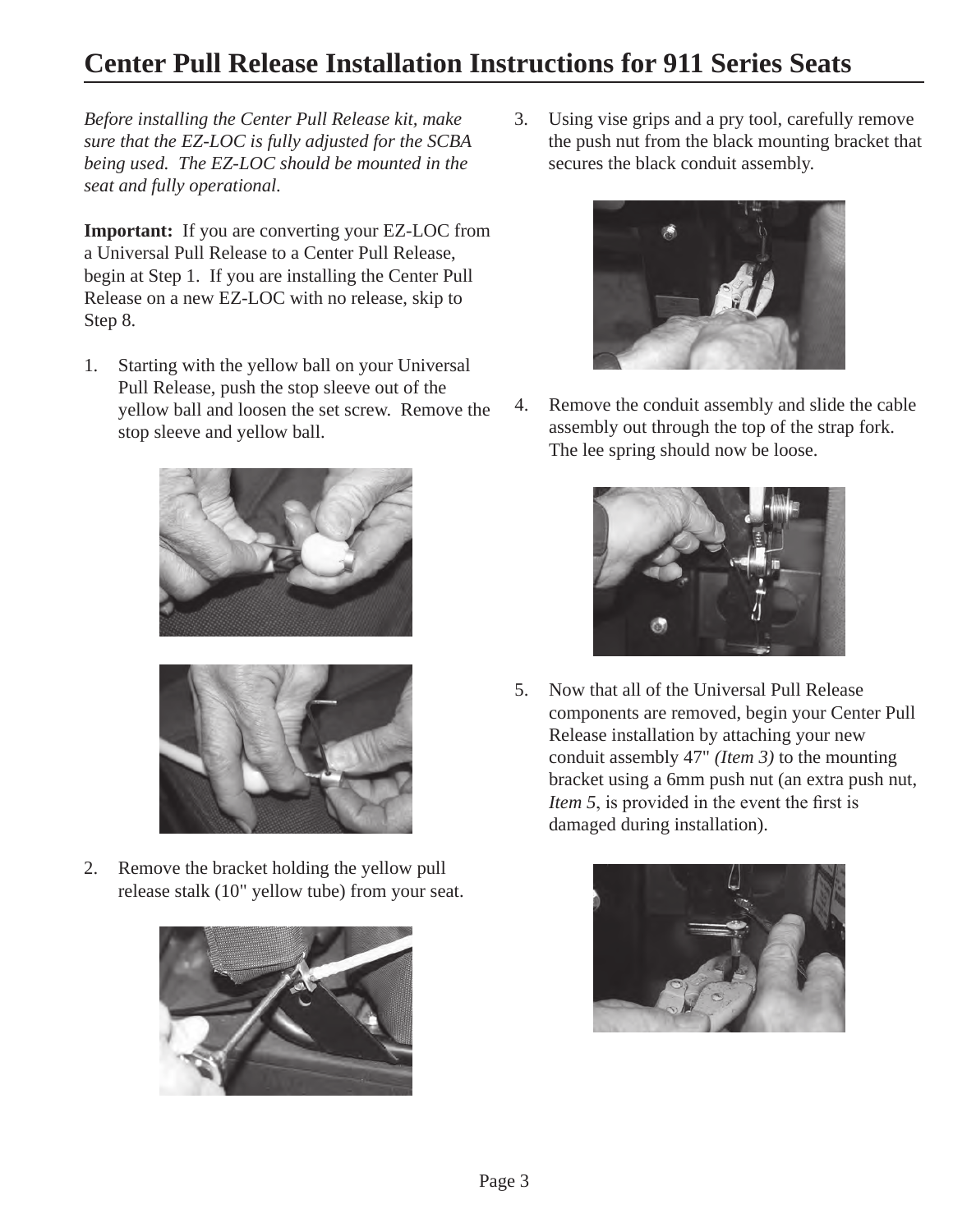## **Center Pull Release Installation Instructions Continued**

6. Attach your new cable *(Item 2)* through the strap fork. Slide your new lee spring *(Item 7)* onto the cable.



- 7. Slide the cable assembly *(Item 2)* through the conduit *(Item 3)*.
- 8. Remove the seat cushion from the seat and place it in an easily accessable location.
- 9. On the bottom of the seat cushion, locate the black bracket and check to see if a 1/4" hole has been drilled at the lowest spot on the surface of the center point. If not, drill a hole as shown below.



10. Feed the cable end of the cable assembly from the bracket location through the seat in a way that it will not be pinched or kinked when the cushion is in place. Then feed the cable assembly through the hole drilled in the previous step until the front cable bracket touches the black bracket. Once in place, use (2) #10 x 3/4" wood screws *(Item 4)* to secure it.



11. Hold the "T" handle and mounting bracket *(Item 1)* to the front of the seat so that it is flush on the front of the seat. Once in the proper position secure it using (2) #10 wood screws that are included in the bag with Item 1.